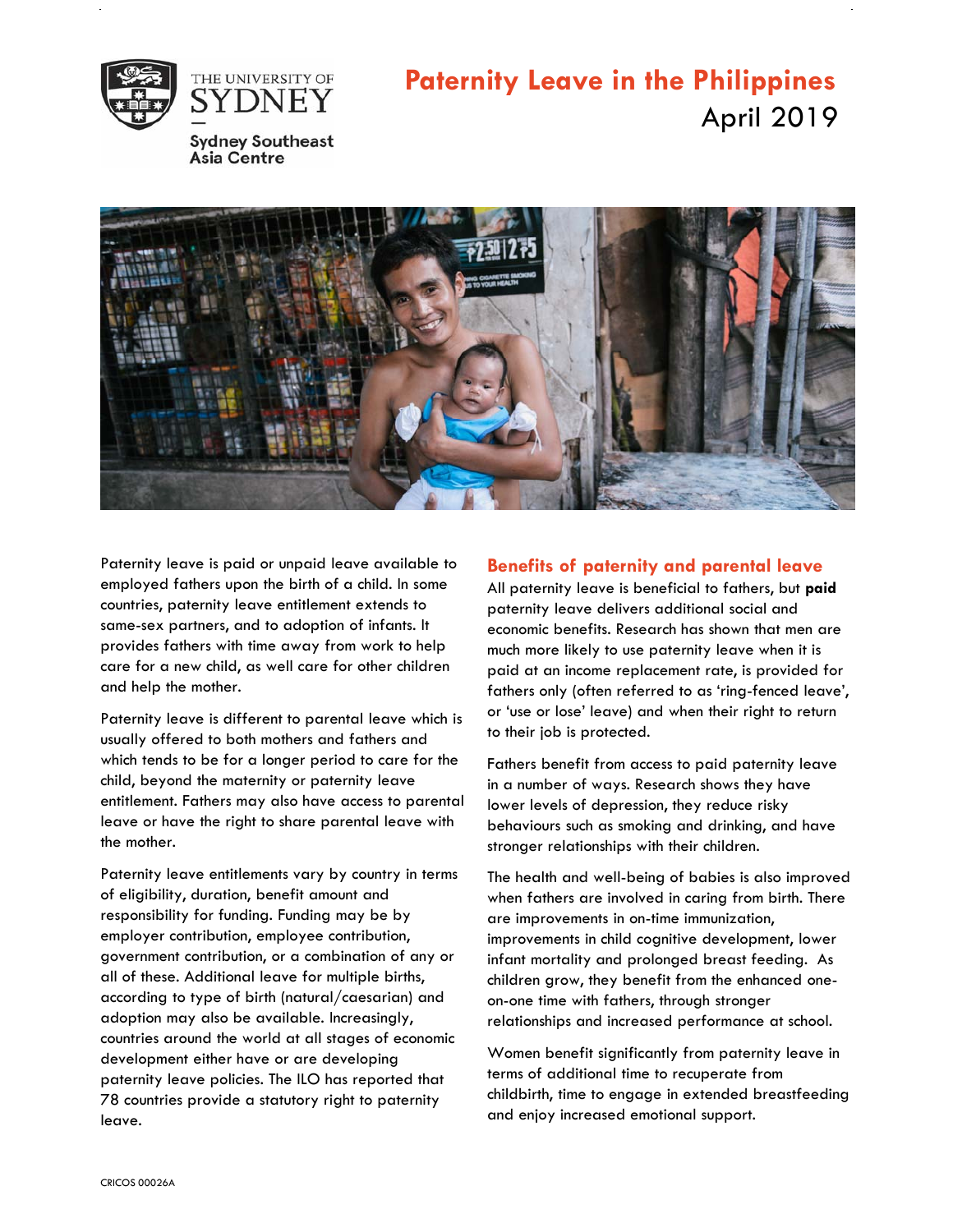Paternity leave has also been found to reduce parenting stress, post-partum depression, maternal mortality and intimate partner violence.

In all countries, women spend more time on unpaid work than men. Access to paid paternity leave has been found to produce a more equal distribution of unpaid work and shift social norms around shared caregiving. The sharing of unpaid work allows women more time to spend on paid labour market activities or further learning opportunities. A 2016 World Bank study found a positive relationship between paternity leave and women's employment, including a 6.8% increase in the number of female workers at firms with mandated paternity leave.

In the workplace, changed gender norms about parenting can reduce stigma around taking time off for childcare and promote more equal hiring practices. Providing both parents with access to paid parental leave can also improve household income and economic security.

Women's improved access to employment alleviates poverty and allows for increased investment in child health and education. When mothers work, daughters are more likely to stay in school longer, seek out work and earn higher wages. McKinsey Global Institute has calculated that if women's and men's workforce participation were identical, global GDP could increase by \$28 trillion by 2025.

## **Paternity leave in the Philippines**

The Paternity Leave Act of 1996 (Republic Act No 8187) provides married fathers who are employed in the private and public sectors with seven working days of paid Paternity Leave at full pay for up to four children. Paternity leave benefit is paid for by the employer, whereas maternity leave is paid for by the Philippine Social Security System.

This leave policy applies to childbirth and in the case of miscarriage and abortion, as well as for adoption of children under seven years of age. Fathers can take their paternity leave before, during, and after their wife gives birth (and can split it, e.g. taking one day in advance, and the rest afterwards, up to a deadline of 60 days after the delivery). As this is an employer-linked entitlement, the implementing regulations require that employers provide a Paternity Notification Form, to be completed by the husband and submitted to the employer with a copy of the marriage contract (or other proof of marriage) before the wife's due delivery date.

Republic Act No 8972 outlines a paid parental leave entitlement for single and solo parents, including those whose spouse is absent or incapacitated, if a woman gives birth as a result of rape, or if a solo parent (for example, due to death, imprisonment, separation or abandonment). Solo parents are also entitled to further government mandated rights such as flexible work and non-discrimination.

| <b>Type of Leave</b>                                                                                                                                                                                                                                                                                                                                                                                 | <b>Entitlement</b>                                                                                                               |
|------------------------------------------------------------------------------------------------------------------------------------------------------------------------------------------------------------------------------------------------------------------------------------------------------------------------------------------------------------------------------------------------------|----------------------------------------------------------------------------------------------------------------------------------|
| <b>Paternity leave</b><br>Miscarriage<br>Adoption leave (under 7 years of age)                                                                                                                                                                                                                                                                                                                       | 7 days at full pay, up<br>to four births                                                                                         |
| Maternity leave transferable to fathers                                                                                                                                                                                                                                                                                                                                                              | Up to 7 days                                                                                                                     |
| Leave for solo parents due to the following circumstances:<br>Rape, even without final conviction of offender<br>Death of spouse<br>Imprisonment of spouse<br>Legal separation from spouse<br>Nullity or annulment<br>Abandonment of spouse<br>Unmarried mother or father<br>A family member who assumes parental role due to death, abandonment,<br>disappearance or prolonged absence of parent(s) | 7 days at full pay;<br>entitled to further<br>government mandated<br>rights such as flexible<br>work and non-<br>discrimination. |